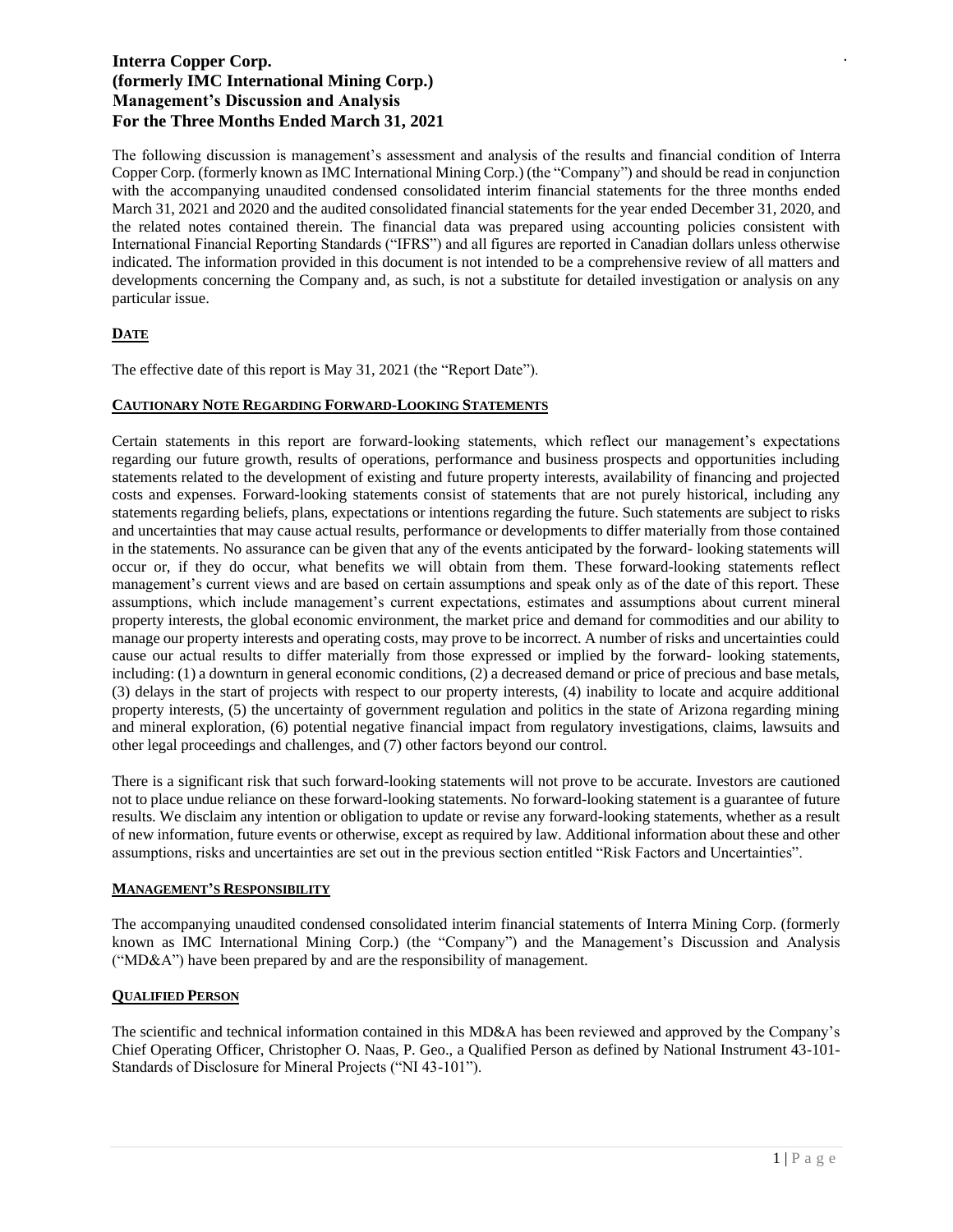#### **INTERNAL CONTROL**

CEOs and CFOs of Canadian public companies, excluding venture issuers, are required to certify on the design and the effectiveness of their company's disclosure controls and procedures (DC&P) and internal control over financial reporting (ICFR).

### **DESCRIPTION OF BUSINESS**

The Company was incorporated in the Province of British Columbia on August 30, 2018, under the Business Corporations Act (British Columbia) with the name Interra Copper Corp. (formerly known asIMC International Mining Corp.) for the purposes of a plan of arrangement with Chemesis International Inc. ("Chemesis"), a publicly traded company. The Company's registered office is located at 2200 HSBC Building, 885 West Georgia Street, Vancouver, British Columbia V6C 3E8. On September 23, 2019, the common shares of the Company were approved for listing on the Canadian Securities Exchange and commenced trading on September 24, 2019, under the symbol "IMCX".

The Company is a junior mineral exploration company engaged in the acquisition, exploration and evaluation of natural resource properties in British Columbia, Canada, and in Arizona, United States.

The Company has focused on its acquisition of interests in the State of Arizona, United States, through its whollyowned subsidiary, Canadian Mining of Arizona Inc. ("CMAI"), which was incorporated on April 17, 2007. The Company acquired all of the issued and outstanding shares of CMAI and all of its assets as part of the plan of arrangement with Chemesis completed February 1, 2019 (the "Arrangement"). Under the terms of the Arrangement, the Company issued 6,493,242 common shares to Chemesis in exchange for Chemesis' 100% interest in CMAI.

The Company has focused on its acquisition of interests in the Province of British Columbia, Canada, through its wholly-owned subsidiary, Thane Minerals Inc. ("Thane"), which was incorporated on February 1, 2012. The Company acquired all of the issued and outstanding shares of Thane and all of its assets from the former shareholders of Thane on March 31, 2020. As consideration for the acquisition of 100% of the issued and outstanding Thane common shares, the Company agreed to issue to the then shareholders of Thane (the "Vendors") an aggregate of \$2,500,000 of common shares in the capital of the Company at a fair market value of \$0.475 per common share, representing 5,263,158 common shares, escrowed and released over a 36-month period. A total of 200,000 common shares were also issued at a fair market value of \$0.475 to a finder as compensation in connection with the transaction. In addition to the foregoing, if through additional exploration programs, a resource calculation of at least 800,000,000lbs of copper-equivalent is determined by a NI 43-101 compliant resource estimate to be indicated within the Cathedral Area, then the Company will issue an additional aggregate of \$2,000,000 worth of common shares (or cash in lieu) to the Vendors.

The Company currently has two mineral exploration properties, the Bullard Pass Property located in Arizona, United States, held through CMAI and the Thane Property located in north-central British Columbia held through Thane, the details of which are set out below. The Company's principal objective is to explore and develop its properties and to identify other properties worthy of investment and exploration.

The Company has not yet determined whether its property interests contain reserves that are economically recoverable. The recoverability of amounts shown for resource properties and related deferred exploration expenditures are dependent upon the discovery of economically recoverable reserves, confirmation of the Company's interest in the underlying mineral claims, the ability of the Company to obtain necessary financing to complete the development of the resource property and upon future profitable production or proceeds from the disposition thereof.

The continuing operations of the Company are dependent upon its ability to develop a viable business and to attain profitable operations and generate funds therefrom. This indicates the existence of a material uncertainty that may cast significant doubt about the Company's ability to continue as a going concern. Management intends to finance operating costs by the issuance of common shares. If the Company is unable to continue as a going concern, the net realizable value of its assets may be materially less than the amounts on its statement of financial position.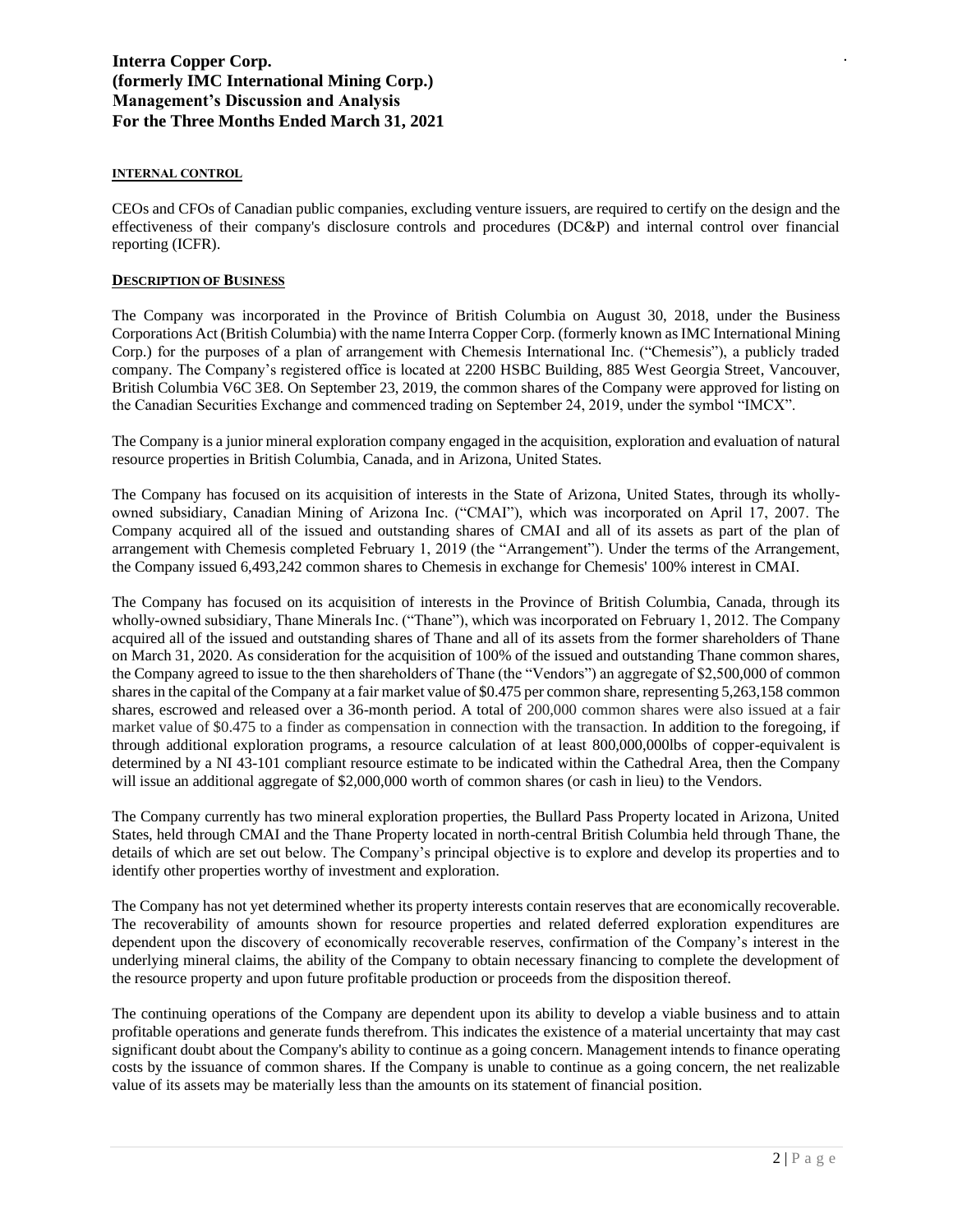### **HIGHLIGHTS**

During the period prior to March 31, 2021

- On January 2, 2020, the Company completed a two (2) for one (1) stock split of its issued and outstanding common shares, pursuant to which each shareholder of record as at the close of business on such date received one additional share for each share held.
- On January 24, 2020, the Company announced Faizaan Lalani had joined its Board of Directors (the "Board").
- On February 13, 2020, the Company announced it had entered into a letter of intent to acquire 100% of Thane, which holds a 100% interest in the Thane Property, including the Cathedral Area (as described herein), in northcentral British Columbia.
- On February 21, 2020, the Company completed a non-brokered private placement offering of 3,110,000 units at a price of \$0.25 per unit for gross proceeds of \$777,500. Each unit consisted of one common share in the capital of the Company and one common share purchase warrant exercisable to acquire one additional common share for two years at a price of \$0.40 per common share.
- On February 24, 2020, the Company announced the appointment of David Charlton as Chief Financial Officer of the Company.
- On March 3, 2020, the Company announced the listing of its common shares on the Frankfurt Stock Exchange under the symbol 3MX.
- On March 31, 2020, the Company completed its acquisition of Thane. As consideration for the acquisition of 100% of the issued and outstanding Thane common shares, the Company issued to the then shareholders of Thane (the "Vendors") an aggregate of \$2,500,000 of common shares in the capital of the Company at a fair market value of \$0.475 per common share, representing 5,263,158 common shares, escrowed and released over a 36-month period. A total of 200,000 common shares were also issued at a fair market value of \$0.475 to a finder as compensation in connection with the transaction. In addition to the foregoing, if through additional exploration programs, a resource calculation of at least 800,000,000lbs of copper-equivalent is determined by a NI 43-101 compliant resource estimate to be indicated within the Cathedral Area, then the Company will issue an additional aggregate of \$2,000,000 worth of common shares (or cash in lieu) to the Vendors. Further, Thomas) Greg Hawkins was appointed to the Board as its Chairman.
- On April 6, 2020, the Company announced it had engaged CME Consultants Inc. to conduct exploration and prospecting, specifically an analytical geochemical program, on the Thane Property, including the Cathedral Area.
- On April 15, 2020, the Company announced the appointment of Jeffrey Reeder, P. Geo., to its Advisory Board.
- On April 16, 2020, the Company entered into a draw-down equity financing facility agreement (the "Investment Agreement") of up to \$8,000,000 with Alumina Partners, LLC ("Alumina") for the purpose of enabling the Company to continue its growth strategy through exploration and acquisition. The Investment Agreement provides for the purchase of up to \$8,000,000 units of the Company units, whereby each unit shall consist of one common share and one common share purchase warrant, at discounts ranging between 15% to 25% of the market price of the common shares. Drawing from the facility throughout its 25-month term shall be at the mutual consent of the Company and Alumina. The exercise price of any common share purchase warrants issued will be at a 50% premium over the market price of the common shares with a 60-month term from the date of issuance. No upfront fees or interest associated with the use of the draw down facility are applicable. As of March 31, 2021, the drawdown facility has not been accessed.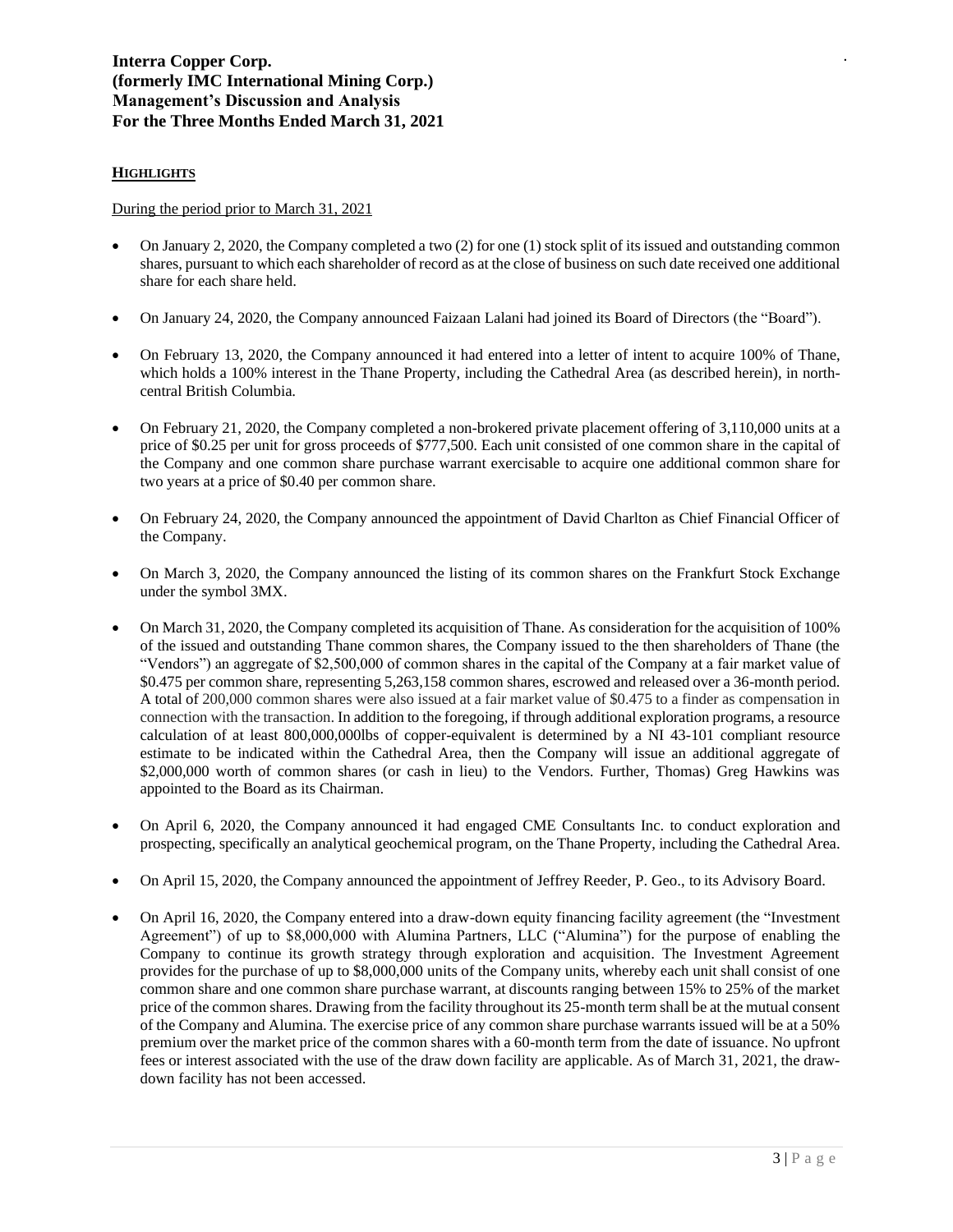- On May 6, 2020, the Company provided an update on the previously-announced analytical geochemical work program on the Thane Property. See *"Exploration Activity – Thane Property – North-Central British Columbia."*
- On May 13, 2020, the Company closed b rokered private placement offerings of units and flow-through common shares as led by Gravitas Securities Inc. for total gross proceeds of \$1,768,720.

The private placements consisted of:

- (a) 3,143,166 units, whereby each unit consisted of one common share and one common share purchase warrant exercisable at \$0.60 for a period of two years from the date of issuance, of the Company at a price of \$0.48 per unit for gross proceeds of \$1,508,720; and
- (b) 400,000 common shares issued on a flow-through basis at a price of \$0.65 per flow-through common share for gross proceeds of \$260,000; and

In addition to cash finders' fees paid, an aggregate of 177,158 common shares, 157,158 common share purchase warrants exercisable at a price of \$0.60 into a common share for two years, 251,453 unit warrants exercisable into a unit at a price of \$0.48 into a unit (one common share and one common share purchase warrant exercisable at \$0.60 into a common share for two years) and 32,000 common share purchase warrants exercisable at \$0.70 for two years were issued as compensation.

- On May 19, 2020, the Company released results from its continuing compilation of data from historical work on the Cathedral Area on its Thane Property. See *"Exploration Activity – Thane Property – North-Central British Columbia."*
- On May 26, 2020, the Company released results from its continuing compilation of date from historical work on the Gail and Cirque Areas of the Thane Property. See *"Exploration Activity – Thane Property – North-Central British Columbia."*
- On June 4, 2020, the Company released results from its continuing compilation of date from historical work on the CJL, Mat, and Lake Area of the Thane Property. See *"Exploration Activity – Thane Property – North-Central British Columbia."*
- On June 15, 2020, the Company announced it had received an amendment to its previously filed Mineral Exploration Permit for its Thane Property located in north-central British Columbia. The amendment allows the Company to drill up to 40 holes within the Cathedral Area.
- The Company held its Annual and Special Meeting of Shareholders on June 18, 2020, in Vancouver, British Columbia, at which Greg Hawkins, Brian Thurston, and Faizaan Lalani (incumbent directors of the Company) were elected to the board of directors, as well as new directors, Andreas Graetz and Samir Patel. Subsequent to the shareholders' meeting, the board of directors re-appointed Brian Thurston as Chief Executive Officer, and appointed Jamie Lewin as Chief Financial Officer and Janet Francis as Corporate Secretary to form the management team of the Company.
- On July 10, 2020, the Company announced it had begun mobilizing crews to begin fieldwork on its Thane Property. See *"Exploration Activity – Thane Property – North-Central British Columbia."*
- On July 27, 2020, the Company announced it had completed a non-brokered flow-through private placement offering issuing an aggregate of 3,333,334 flow-through units of the Company ("FT Units") at a price of \$0.30 per FT Unit for gross proceeds of \$1,000,000. Each FT Unit consisted of one common share that qualifies as a "flow-through share" for the purposes of the Income Tax Act (Canada) and one-half of one common share purchase warrant (each whole common share purchase warrant, a "Warrant"). Each Warrant entitles the holder to purchase one additional common share at a price of \$0.40 at any time prior to the date that is twenty-four (24)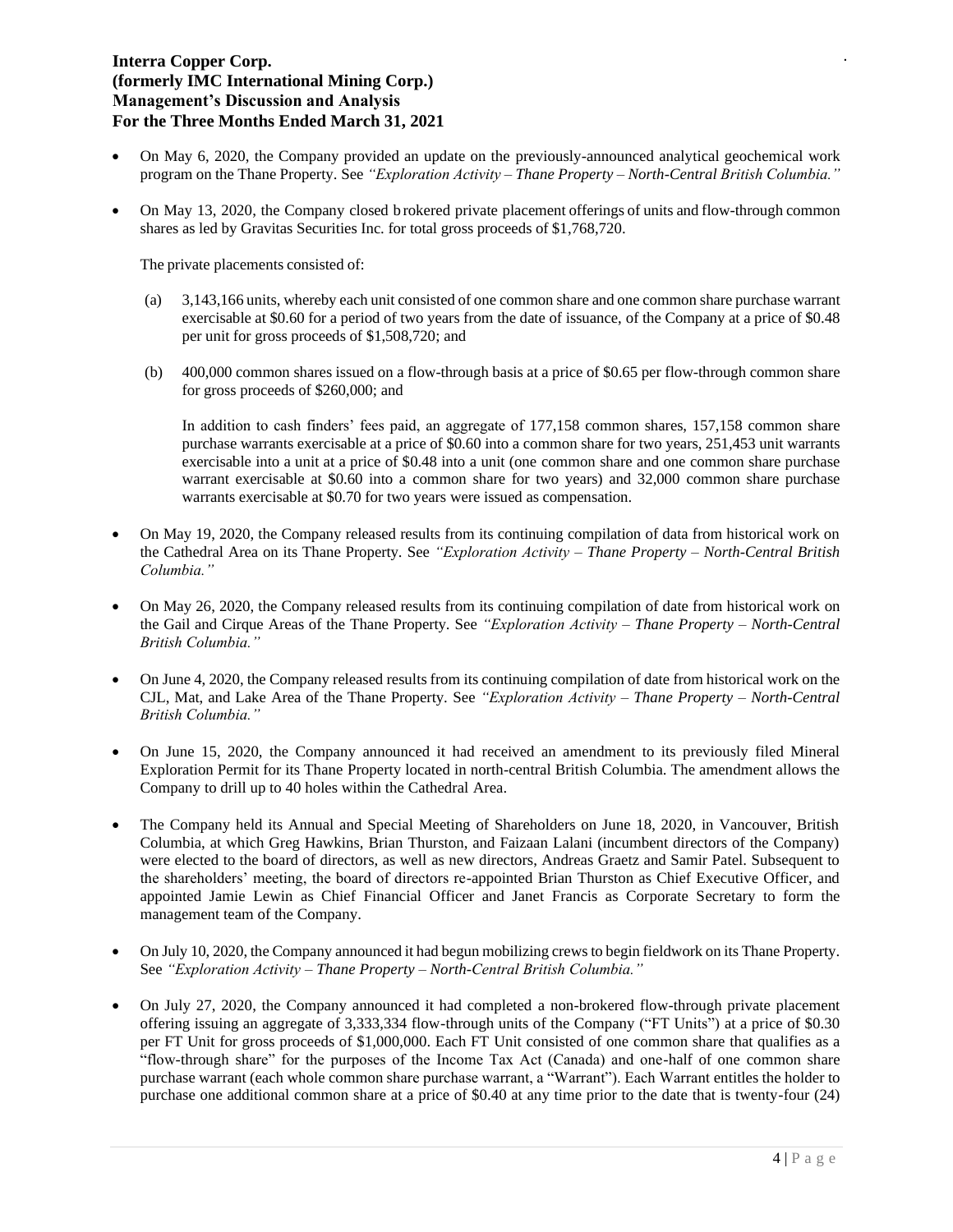months following the date of issuance.

- On July 3, 2020, an aggregate of 4,150,000 stock options were granted at an exercise price of \$0.30. These stock options bear a five-year term (expiring July 3, 2025) and vest over a period of 18 months with 25% vested upon the date of grant and 25% every six months thereafter until fully vested.
- On August 10, 2020, Andreas Graetz resigned as a director of the Company.
- On September 9, 2020, the Company provided an overview of its completed 2020 summer exploration program on its Thane Property. See *"Exploration Activity – Thane Property – North-Central British Columbia."*
- On September 22, 2020, Dave McMillan, rejoining the Company after having previously served as a director from August 2018 to December 2019, was appointed a director of the Company and Interim President.
- On November 9, 2020, Dave McMillan was appointed Interim Chief Executive Officer, filling the vacancy created by the resignation of Brian Thurston as Chief Executive Officer.
- On November 9, 2020, an aggregate of 1,000,000 stock options were granted at an exercise price of \$0.19. These stock options bear a five-year term (expiring November 9, 2025) and vest over a period of 18 months with 25% vested upon the date of grant and 25% every six months thereafter until fully vested.
- On December 17, 2020, the Company announced the appointment of Chris Naas, a qualified person as defined by NI 43-101, as a director and Chief Operating Officer of the Company.
- On January 5, 2021, an aggregate of 2,100,000 stock options were granted. 600,000 went to Chris Naas, COO and Director. The balance, 1,500,000 were to consultants at an exercise price of \$0.25. These stock options bear a five-year term (expiring January 5, 2026) and vest over a period of 18 months with 25% vested upon the date of grant and 25% every six months thereafter until fully vested.
- On January 13, 2021, the Company announced it had engaged Freeform Communications Inc. to provide investor relations and on-line marketing services. In connection with the engagement, Freeform Communications Inc. was granted an aggregate of 250,000 stock options valid for two years and each exercisable at \$0.25. Vesting was based on the Company's standard 18-month schedule.
- On January 19, 2021, and January 27, 2021, the Company reported initial and additional results, respectively, from its 2020 exploration program undertaken at its Thane Property. See *"Exploration Activity – Thane Property – North-Central British Columbia."*
- On February 1, 2021, the Company entered into a non-binding letter to intent to acquire a 100% interest in the Chuck Creek Property held by two directors of the Company. It is contemplated the Company acquire the Chuck Creek Property for a purchase price of \$50,000 and a 1% net smelter return royalty. The proposed acquisition is subject to due diligence, negotiation of a definitive agreement and satisfaction or waiver of other conditions.
- On February 23, 2021, the Company announced it has commenced start up procedures for its upcoming 2021 work program at its Thane Property. See *"Exploration Activity – Thane Property – North-Central British Columbia."*
- On March 1, 2021, the Company announced that its common shares were upgraded to the OTCQB Venture Market in the United States, where the common shares are quoted under the symbol "IMINF"
- In addition, on March 1, 2021, an aggregate of 400,000 stock options were granted to a consultant at an exercise price of \$0.25. These stock options bear a three-year term (expiring March 1, 2024) with vesting based on the Company's standard 18-month schedule.

Highlights Subsequent to March 31, 2021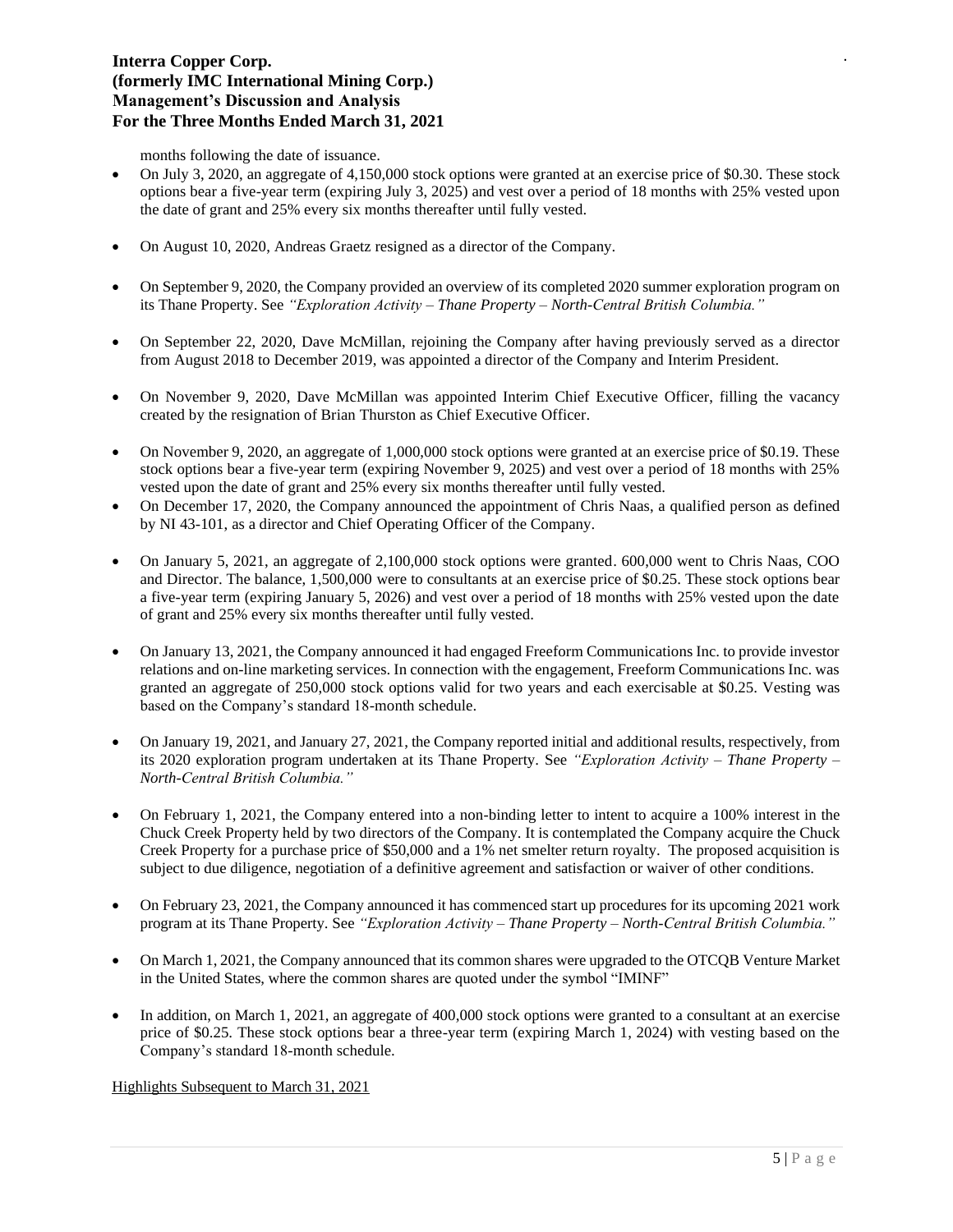- On April 16, 2021, the Company closed the first tranche of a non-brokered private placement financing issuing 6,486,870 flow-through units ("FT Units") at a price of \$0.20 per FT Unit and 835,000 units ("Units") at \$0.15 per Unit for gross proceeds of \$1,422,624
- Each FT Unit consists of one common share that qualifies as a 'flow-through share' for the purposes of the Income Tax Act (Canada) and one non-flow-through common share purchase warrant exercisable at \$0.30 for 24 months from the date of issuance into a common share. Each Unit consists of one common share and one common share purchase warrant exercisable at \$0.30 for 24 months from the date of issuance into a common share.
- On April 18, 2021, a total of 1,500,000 common share purchase warrants expired unexercised.
- On May 3, 2021, the Company announced a proposed name change to Interra Copper Corp. and a new marketing effort, including a new website, rebranding and the planned development of an advanced online footprint. In connection with the name change to Interra Copper Corp., the Company anticipates that all trading symbols on the Canadian Securities Exchange, Frankfurt Securities Exchange and the OTCQB Marketplace will be unchanged.
- On May 10, 2021, Faizaan Lalani resigned as a director of the Company and David McAdam and Jason Nickel were appointed directors of the Company.
- On May 19, 2021, the Company contracted Investing News Network, Stockhouse Publishing Ltd. and Cana Com Group to assist with its marketing program.
- On May 19, 2021, the Company announced it has closed the second and final tranche of a non-brokered private placement offering issuing an aggregate of 2,386,870 flow-through units ("FT Units") at \$0.20 per FT Unit and 5,176,366 units ("Units") at \$0.15 per Unit for gross proceeds of \$1,253,828.90.

Each FT Unit consists of one common share that qualifies as a 'flow-through share' for the purposes of the Income Tax Act (Canada) and one non-flow-through common share purchase warrant exercisable at \$0.30 for 24 months from the date of issuance into a common share. Each Unit consists of one common share and one common share purchase warrant exercisable at \$0.30 for 24 months from the date of issuance into a common share.

The Company raised gross proceeds of \$2,676,452 with the first and second tranches of the financing.

- On May 25th, 2021 the Company engaged CME Consultants to manage and supervise the 2021 exploration program for the Thane property. The projected, agreed to 2021 budget is \$2,400,000.
- On May 27th, 2021 the Company announced it is changing its name to Interra Copper Corp. effective May 31, 2021. The Company's trading symbol will remain as "IMCX" on the CSE.
- The third and final tranche of the Company's offering closed May 28, 2021, subject to acceptance of the CSE, and the Company will be issuing an aggregate of 166,667 units ("Units") at \$0.15 per Unit for gross proceeds of \$25,000.05. Net proceeds will be used for working capital.Each Unit consists of one common share in the capital of the Company ("Share") and one Share purchase warrant exercisable at \$0.30 until May 28, 2023, into an additional Share. All securities to be issued pursuant to the third and final tranche of the Offering are subject to a hold period under applicable Canadian securities laws of four months and one day expiring September 29, 2021.

#### **EXPLORATION ACTIVITY**

## **BULLARD PASS PROPERTY – ARIZONA, UNITED STATES**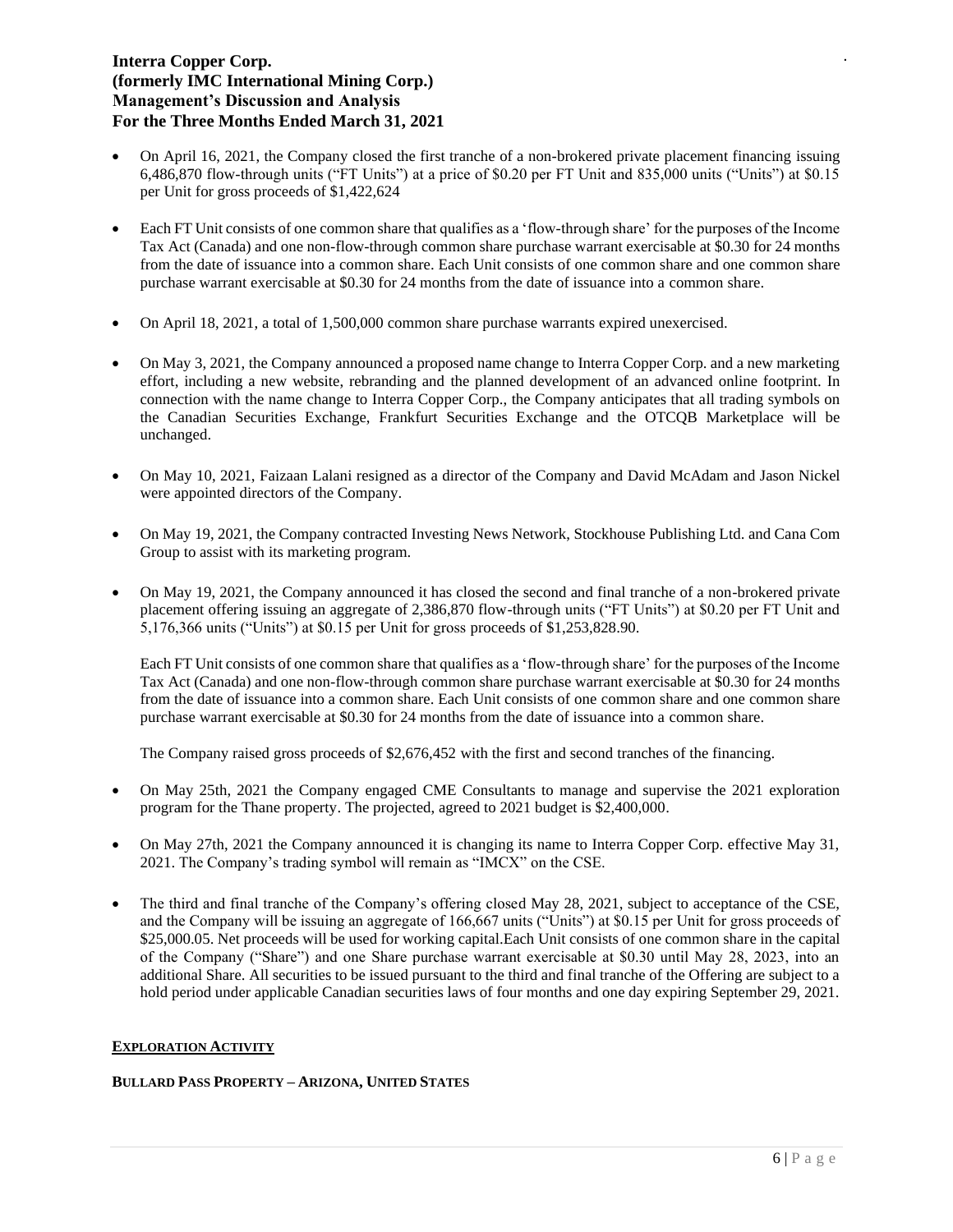In 2007 CMAI staked the DB 1 to 176 mineral claims totaling 3,420 acres and acquired 476.52 acres of Arizona State land under mineral exploration permit #08-111861 for total land holdings of 3,896.52 acres, located in the vicinity of the Harcuvar and Harquahala Mountains, Yavapai County, Arizona (the "Bullard Pass Property"). The Company subsequently reduced its ownership interest in the Bullard Pass Property to 22 claims. The Company hasrecently staked additional claims to increase the Bullard Pass Property to 171 claims and is evaluating the property to determine if further exploration will be performed. The Company renewed its 171 Bureau of Land Management Annual Claim Maintenance Fees.

## **THANE PROPERTY – NORTH-CENTRAL BRITISH COLUMBIA**

The Thane Property comprises 206.58 square. kilometres (50,904 acres) of contiguous claims located in the Quesnel Terrane of north-central British Columbia. The northern part of the Quesnel Terrane extends from south of the Mt. Milligan Mine northward to the Kemess Mine, with the Thane Property located midway between these two coppergold porphyry deposits. This property includes several highly prospective mineralized areas identified to date, including the "Cathedral Area" on which the Company's exploration is currently focused.

### **Simplified Work Program Following Acquisition of Thane**

Following its acquisition of Thane on March 31, 2020, the Company received a geochemical sampling and data verification report from CME Consultants Inc. ("CME") on its Thane Property. The Company requested the study to determine the quality of the results from samples previously collected by Thane on the Thane Property.

The object of the study was to undertake multi-element and gold analysis on rock samples collected by Thane that were not previously analyzed by an accredited geochemical laboratory, and to confirm the results of analytical work undertaken on previous work programs. The study involved the submission of 452 rock sample pulps, originally collected throughout the Property, and 223 contour soil samples, originally collected from the Cathedral Area, but not previously analyzed. Samples were submitted to ALS Minerals of North Vancouver ("ALS") for multi-element (ICP-MS) and gold analysis (fire assay).

The ALS assay results from both the rock and soil samples returned similar values to those returned from analysis by a portable X-Ray Fluorescence instrument ("pXRF") originally used by Thane. Samples were originally analyzed by pXRF as a time and cost saving measure, to reduce the quantity of samples submitted to the laboratory for geochemical analysis. In previous years only samples returning greater than 1,000 ppm Cu by pXRF analysis were originally submitted by Thane to a laboratory for further analysis. Although the pXRF instrument is an efficient tool in determining copper values, the instrument is unable to obtain reliable gold values.

To verify the rock samples collected in 2012 that were submitted to an accredited geochemical laboratory, but did not include adequate quality control protocols, approximately 5% of those original samples (16 rock sample pulps) were submitted to ALS for check analysis. As a result of the ALS check analysis returning acceptable statistical results, the Company considered all of the results reported by ActL abs in 2012 acceptable for public disclosure. Rock sampling undertaken by Thane on the Property in 2013, 2016, 2017, and 2019 included adequate quality control measures and the Company considered the results acceptable for public disclosure.

The results from the submission of contour soil samples returned four broad in-line copper anomalies (Areas A-D), with three anomalies located on the south-facing slope of the Cathedral Area, coincident with arsenic anomalies. Sample spacing was set at 25 metres but actual distance deviated approximately +/- 5m. The 360 meter long Area A anomaly, with a high copper value of 972 ppm Cu, is located along the possible strike extension of the gold-bearing structural features of the Pinnacle Showing. The 200 meter long Area C anomaly, with a high copper value of 628 ppm Cu, is located approximately 530 metres to the south-southwest of the 400 meter long Area B anomaly, with a high copper value of 941 ppm Cu. The 240 meter long Area D anomaly, with a high copper value of 1,455 ppm Cu, is located approximately 250 metres directly above the Area B anomaly. Background copper value from the 223 collected soil samples is 141 ppm Cu. For gold results, a total of nine soil samples returned greater than 0.1 ppm Au, including three spot gold highs (0.439, 1.045 and 5.0 ppm Au) located outside of the Area A-D copper anomalies.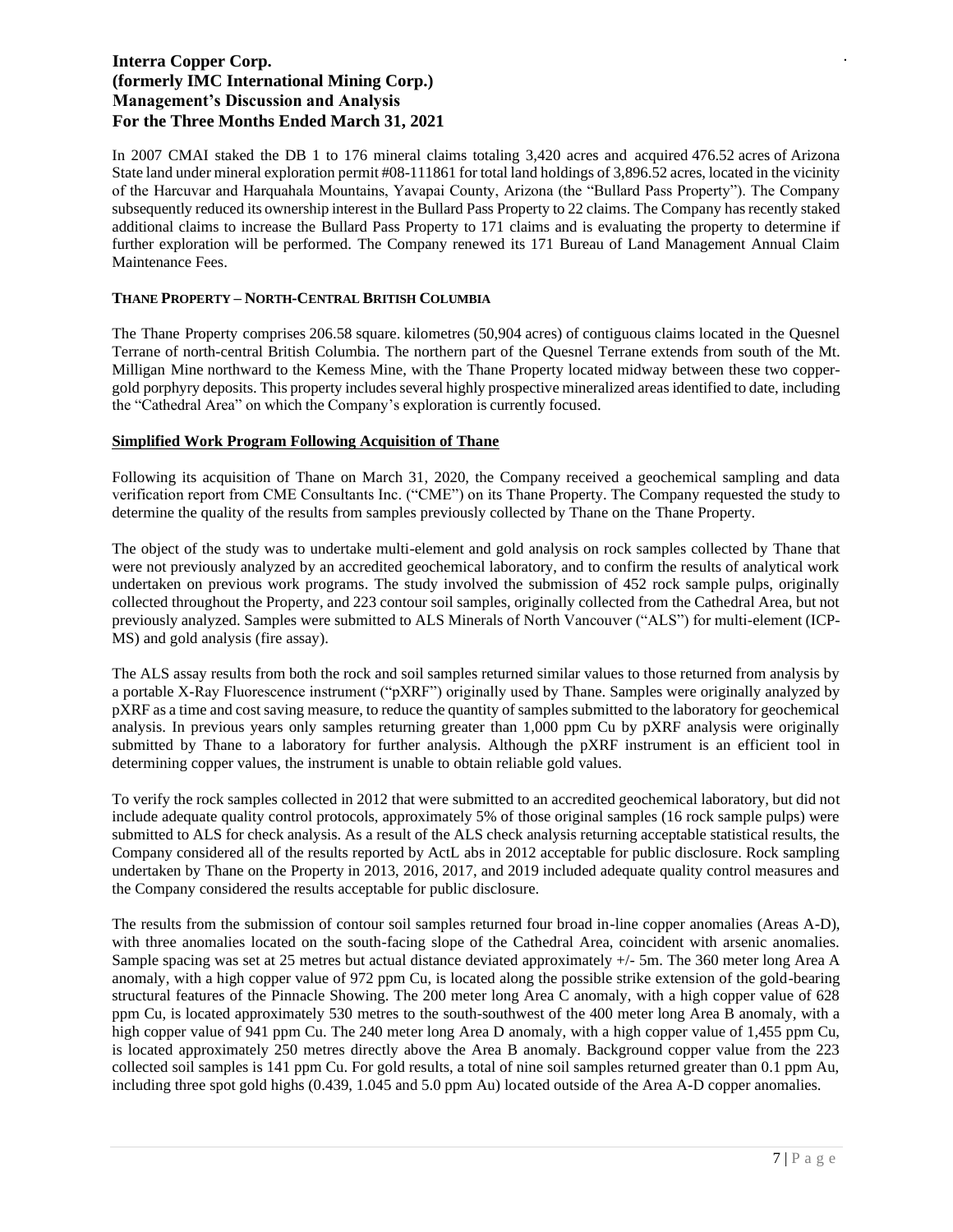In 2019, Thane completed 8.4 kilometres of Induced Polarization ("IP") geophysical surveying at the Cathedral Area. One of the survey lines straddles the soil contour line that returned the Area A and Area B copper anomalies.

The Company continued throughout 2020 to compile data from historical work from on the Thane Property. An extensive compilation and synthesis of available data from the Thane Property, which included 359 rock samples collected by CME, 1,098 rock samples collected by Thane, and soil sampling and Induced Polarization ("IP") surveys completed by Thane, was undertaken.

Work on the Thane Property had identified six areas of significant gold  $\pm$  copper  $\pm$  silver mineralization. On May 19, 2020, results from the Company's compilation work were released for the Cathedral Area as work continued at the time on the data compilation for the Gail, Cirque, CJL, Lake, and Mat Areas of the Thane Property.

## **2020 Exploration Program**

On July 10, 2020, the Company began mobilizing crews to begin fieldwork on its Thane Property, at which prior work had identified six areas of significant gold  $\pm$  copper  $\pm$  silver mineralization, namely the Cathedral, Gail, Cirque, CJL, Lake, and Mat Areas. Although field work was to encompass all Areas to some degree, exploration efforts were to focus predominantly in the Cathedral Area and consist of ground geophysics, alteration mapping, along with rock, soil, and silt sampling, all with the purpose of delineating the best targets for drill testing.

Peter E. Walcott & Associates Limited, under the direction of CME Consultants Inc., the operator of the 2020 exploration program, was contracted to complete a detailed induced polarization geophysical survey to expand upon and generate greater detail over the broad 600-meter wide anomaly discovered at the Cathedral Area in 2019.

On September 9, 2020, the Company provided an update on its summer work program at its Thane Property. The program included ground geophysics, alteration mapping, along with rock, soil, and silt sampling. In total, the Company collected 194 rock samples, 467 soil samples, and three silt samples from the Cathedral Area, as well as 29 soil samples collected from the Cirque Area and 77 soil samples from the Mat Area. The main focus of the 2020 summer work program consisted of an Induced Polarization ("IP") geophysical survey. In total, 11.6-line kilometres were surveyed at the Cathedral Area. A total of four lines totaling approximately 7.1-kilometres with IP stations set at 100-meter spacings, and three lines totalling approximately 4.5 kilometres were surveyed with IP stations set at 25 meter spacings. The IP crew then moved and completed a single 1.5-kilometer line in the Cirque Area to complete the program.

A new showing within the Cathedral Area was discovered, which consisted of a 1.5-meter zone of magnetite breccia and veins on the hanging wall, and pyrite with lesser chalcopyrite in veins toward the footwall. The showing appears to have utilized a pre-existing joint which experienced significant dilation. Several rock samples were taken from this area and sent for assaying. Geological and alteration mapping was centered on the Cathedral Area to help define areas most promising for a drill program. Data will be used along with the geochemical results and the geophysical interpretation to target drill sights.

Subsequent to the 12 months ended December 31, 2020, the Company reported, on January 19, 2021, initial results from the 2020 exploration program undertaken on the Company's Thane Property.

During the summer of 2020, exploration fieldwork completed an eight-week field program that included Induced Polarization ("IP") surveying, petrographic studies, geological mapping, rock, soil and silt sampling with the objective of identifying prospective drill targets for the 2021 exploration season. The initial results reported were from the Cathedral Area, which comprises approximately 11 square kilometres of the Thane Property.

Work at the Cathedral Area consisted of approximately 3.1 square kilometres of geological mapping, collection of 100 rock samples in support of the geological mapping program, 11 line-kilometres of IP surveying, collection of 507 soil samples along all IP lines and six samples submitted for petrographic study. The Showings within the main zone of the Cathedral Area have returned up 13.90% Cu and 6.85 g/t Au from the Cathedral Showing, 4.72% Cu and 1.33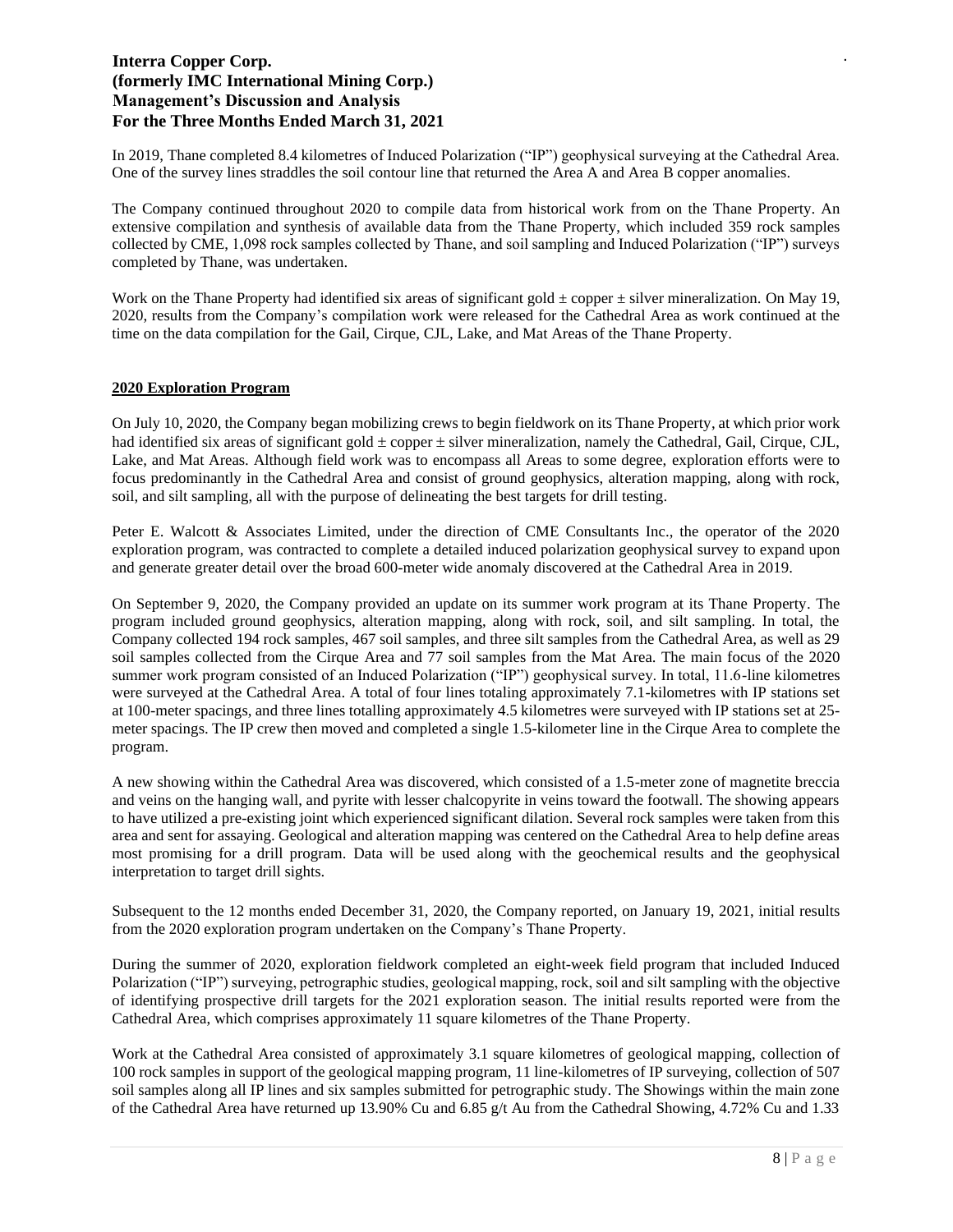g/t Au from the Cathedral South Showing, 11.10% Cu and 2.77 g/t Au from the Arc Showing and 3.13 % Cu and 0.32 g/t Au from the Gully Showing. Rock sampling undertaken during the 2020 work program was designed to support geological mapping, but significant results were returned.

Styles of mineralization at the Cathedral Area include stock work and disseminated porphyry-type and vein-hosted. Copper occurs as chalcopyrite and rare bornite. Late-stage quartz veins containing high-grade gold values define the Pinnacle showing, located approximately 740 metres to the north of the main zone of the Cathedral Area. These veins have returned up to 20.10 g/t Au and 3.29% Cu. Highly chargeable bodies of disseminated and fracture-controlled copper-gold mineralization appear proximal to and associated with an interpreted north-south trending moderately southeast dipping syenite. A tilted or off-set and possible hidden extension of a copper-gold alkalic porphyry system dominated by potassic, propylitic and sodic altered diorite, quartz monzonite/quartz monzodiorite intrusive phases is interpreted for the Cathedral Area.

Approximately 300 metres to the east of the syenite, in an area of cover, an IP anomaly that is approximately 500 metres wide by 1,000 metres long has the potential for a related blind porphyry system. This area contains a significant increase in chargeability and resistivity similar to increased features within the main showings of the Cathedral Area, which contained significant copper and gold mineralization. The chargeability extends to a minimum of 200 metres in depth and in areas where increased chargeability extends proximal to surface, anomalous copper-in-soil is observed.

The 2020 program was successful in gaining an understanding of the controls on the copper-gold mineralization and identifying areas to be tested by diamond drilling. Determining controls on mineralization was assisted by the development of a geological model for the drill ready areas, which has been interpreted to be a tilted alkalic porphyry. Figures illustrating the 2020 results are presented below. Interra (formerly known as IMC) is planning an aggressive drilling program for 2021. A total of 6,150 metres of drilling has been identified to initially test the highly prospective targets identified during the 2020 work program. These targets have been identified from contingent geochemistry, geology and geophysics based on the following coincident criteria:

- Surface outcrop and sub-crop grab sampling from 2013 to 2020 of the Cathedral Area that has averaged 0.37 % Cu, 0.23 g/t Au, 1.26 g/t Ag in 442 samples;
- Time domain, pole-dipole IP resistivities of 1,000 background up to 2,500 ohm-m and chargeabilities of 5.14 background up to 24.45mV/V;
- Soil sampling that has defined copper-gold-arsenic anomalies coincident with IP anomalies;
- Previously unmapped geology that is characterized by Duckling Creek Syenite Complex, which hosts the Lorraine Deposit located 18 kilometres to the south of the Cathedral Area; and
- Alkalic-porphyry related alteration and mineralization over an area of 4 sq. kilometres.

The Company released additional results on January 27, 2020, from the Cirque Area, which comprises approximately five square kilometres of the Thane Property. Work at the Cirque Area consisted of approximately 1.6 sq. kilometres of geological mapping, collection of 74 rock samples in support of the geological mapping program, 1.5 linekilometres of IP surveying, collection of 29 soil samples along a single IP line and 8 samples submitted for petrographic study.

Sample 3103 was collected from a north-south trending fault zone and sample 3110 was collected from a north-south trending sulphide vein. The 77.80 g/t Au, returned from sample 3110, is the highest gold value returned to date from the Thane Property. This vein appears to have been sampled during the British Columbia Geological Survey mapping program of the Hogem Batholith in 2019. Sample GJ019-6-2 returned 8980 ppm Cu, 3330 ppb Au and 11.4 ppm Ag (Paper 2020-01, Geological Field Work 2019) and has been named the Ootes Showing.

The highest copper grade of the 2020 work program was returned from sample 2319 (8.70% Cu, 1.83g/t Au and  $29.8g/t$  Ag), located at the original Cirque Showing. It is a pervasively silicified diorite with abundant sub-vertical northwest-southeast trending quartz-epidote-chalcopyrite-pyrite veins and fractures. Very little molybdenite is associated with this orientation of veining within the Cirque Area. To the east of the Cirque Showing, potentially deep seated, structurally controlled, north-south trending sub-vertical quartz-epidote-chalcopyrite-molybdenite veins are observed cutting the diorite, quartz monzodiorite and granodiorite. These veins are noticeably absent in the area of the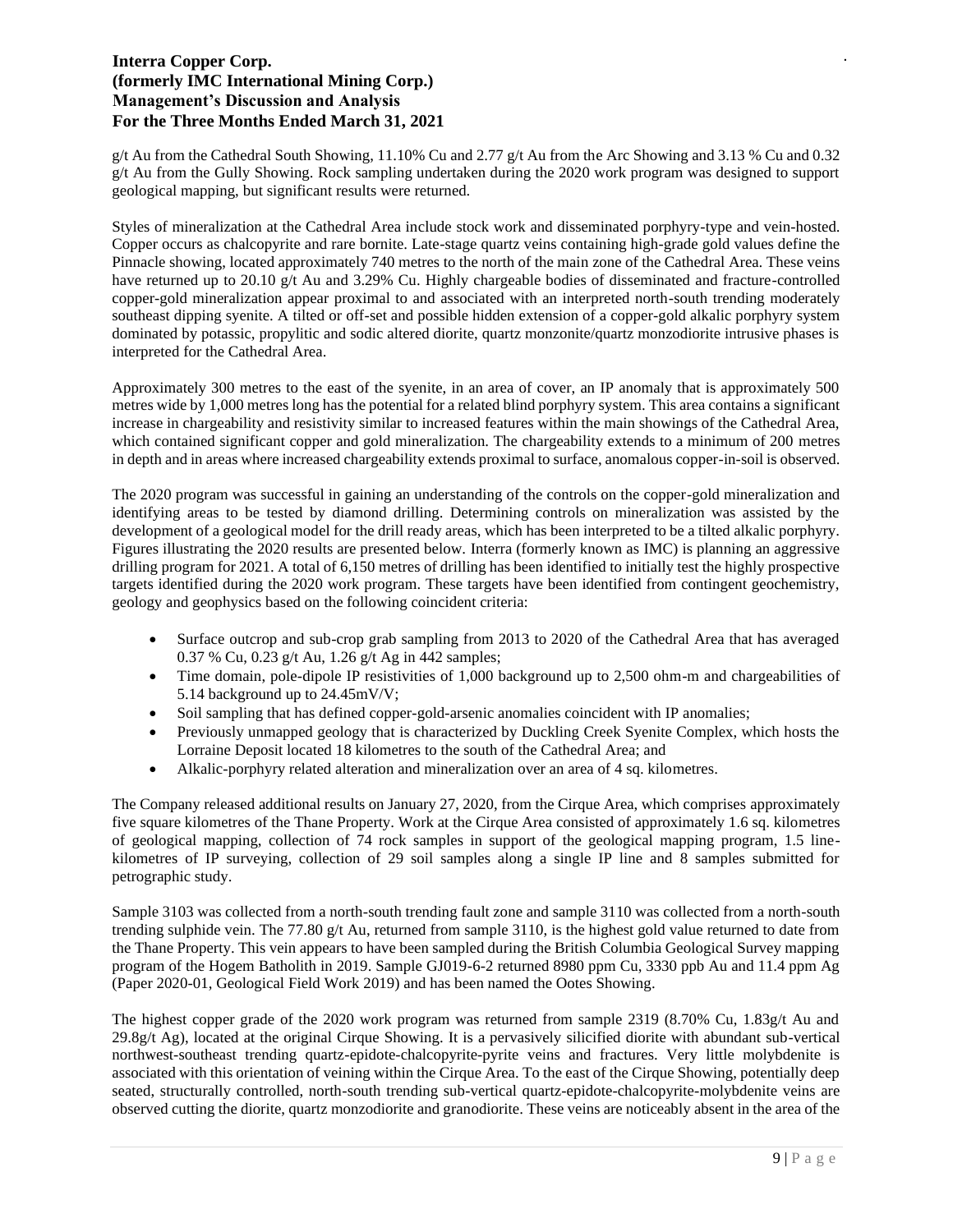Cirque Showing. They appear to post-date both potassic and albite porphyry related alteration as they are noted to cut these alteration types within the area. These veins return significant levels of molybdenum, with the highest value returned from sample 3312 of 5,320 ppm Mo. The single IP survey line was established with an a-spacing of 100 metres and was oriented in a north-easterly direction due to topographic constraints. The north-easterly direction was not optimal for picking up the narrow north-south trending structures discovered during the 2020 work program.

Adjacent to the Cirque Area, towards the east, is the Gail-Aten Area. Work by Thane on this 9 square kilometre area returned significant copper and gold values in 2012. Of the 295 samples collected from this area, 140 returned greater than 0.1% Cu with 65 of these returning greater than 0.5% Cu. A total of 37 samples returned greater than 1% Cu with a maximum value of 7.69% Cu. A total of 40 samples returned greater than 0.1 g/t Au, with eight samples greater than 1.0 g/t Au.

Work to date at the Cirque and Gail-Aten Areas has outlined a significant area of copper-gold-molybdenum mineralization that is consistent with the interpretation that the Thane Property may host multiple alkalic porphyry deposits. The Company plans to follow up these results with geological mapping, rock and soil sampling and IP surveying at both the Cirque and Gail-Aten Areas in 2021 leading to potential drilling later in the year.

### **2021 Exploration Program**

Interra Copper Corp. (formerly known as IMC International Mining Corp.) has provided an update to the investing public regarding the company's planned 2021 exploration program on the Thane property; the closing of the last tranche of the company's financing; a proposed name change to Interra Copper Corp.; and a new marketing effort, including a new website, rebranding and an advanced on-line footprint.

The company is continuing to advance the diamond drilling, induced polarization (IP) surveys, geological mapping and sampling program on its 100-per-cent-owned, 206.58-square-kilometre Thane property in north-central British Columbia. The 2,400-metre drill program in eight drill holes has been designed to test high-priority targets at the Cathedral area, which were defined during last year's surface sampling and IP program. In addition to drilling, the company will also be undertaking geological mapping, sampling and IP surveying in other areas of the property to advance known areas of copper-gold mineralization. The company is on target to commence drilling in early July.

|                                           | Dec. 31, 2020<br>S | Dec. 31, 2019<br>\$ | Dec. 31, 2018 |
|-------------------------------------------|--------------------|---------------------|---------------|
| Revenues                                  |                    |                     |               |
| Net Income (Loss)                         | (3, 112, 943)      | (635, 410)          | (18,900)      |
| Basic and Diluted Income per Common Share | (0.07)             | (0.03)              | (18,900)      |
| <b>Total Assets</b>                       | 4, 977, 342        | 747,494             |               |
| <b>Total Liabilities</b>                  | 13.914             | 94.734              | (18,900)      |
| Shareholders' Equity                      | 4, 963, 428        | 652,760             | (18,900)      |
| <b>Working Capital Surplus</b>            | 1, 149, 233        | 386,595             | (18,899)      |

## **SELECTED ANNUAL FINANCIAL INFORMATION**

#### **RESULTS OF OPERATIONS**

### **SUMMARY OF QUARTERLY RESULTS**

The following is a summary of the Company's financial results for the eight most recently completed quarters: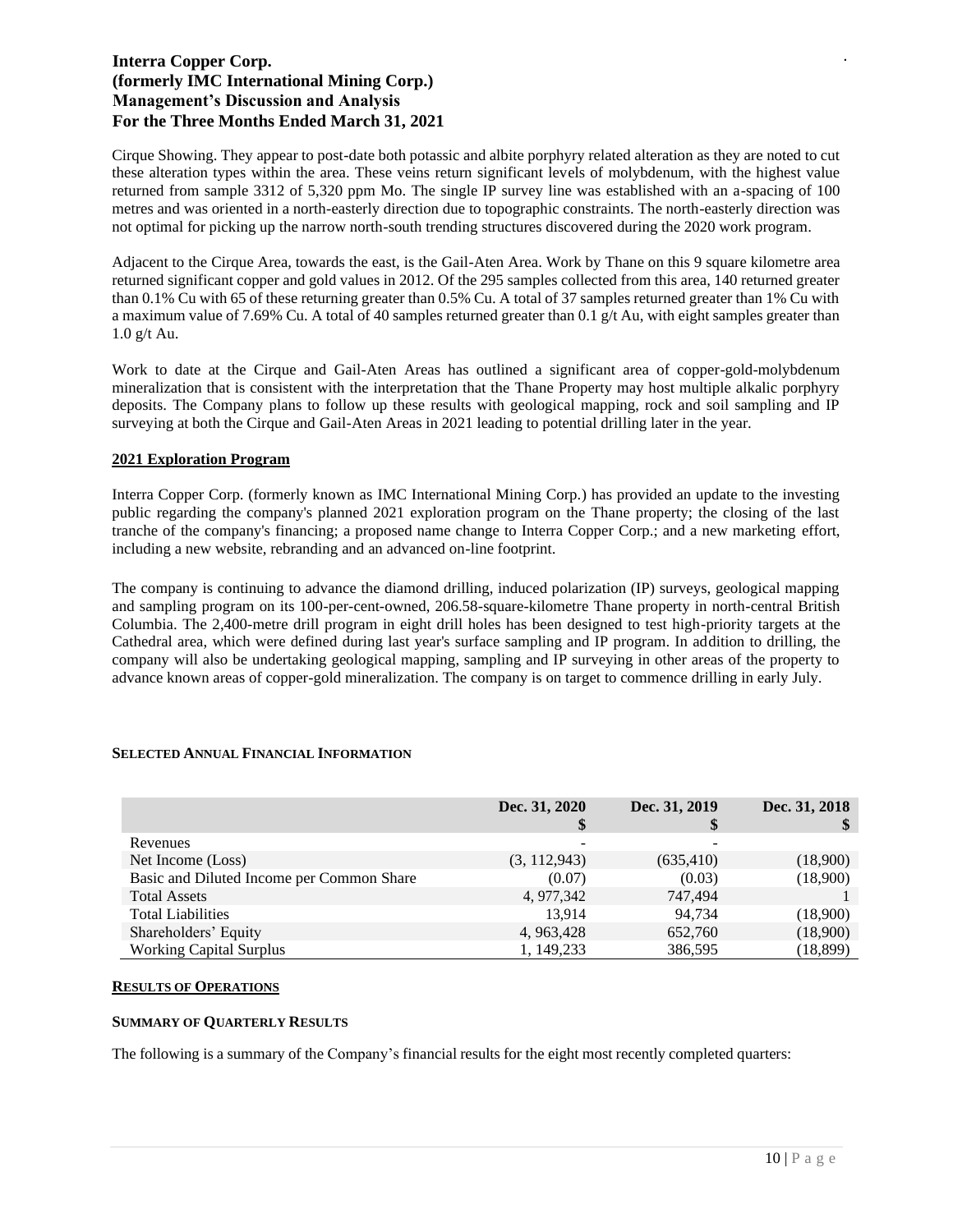diluted

|                              | <b>Ouarter Ended</b><br>March 31,<br>2021<br>\$ | <b>Ouarter Ended</b><br>December 31,<br>2020<br>\$ | <b>Ouarter Ended</b><br>September 30,<br>2020<br>S | <b>Quarter Ended</b><br><b>June 30,</b><br>2020 |
|------------------------------|-------------------------------------------------|----------------------------------------------------|----------------------------------------------------|-------------------------------------------------|
| Revenue                      | Nil                                             | N <sub>i</sub>                                     | Nil                                                | Nil                                             |
| Net loss                     | (685,969)                                       | (453,390)                                          | (752, 789)                                         | (715,243)                                       |
| Loss per share,<br>basic and | (0.01)                                          | (0.01)                                             | (0.02)                                             | (0.02)                                          |

|                              | <b>Quarter Ended</b><br>March 31,<br>2020<br>\$ | <b>Ouarter Ended</b><br>December 31,<br>2019<br>\$ | <b>Quarter Ended</b><br>September 30,<br>2019<br>\$ | <b>Quarter Ended</b><br><b>June 30,</b><br>2019<br>S |
|------------------------------|-------------------------------------------------|----------------------------------------------------|-----------------------------------------------------|------------------------------------------------------|
| Revenue                      | Nil.                                            | Nil                                                | Nil                                                 | Nil                                                  |
| Net loss                     | (609, 344)                                      | (174, 262)                                         | (366, 158)                                          | (65,996)                                             |
| Loss per share,<br>basic and | (0.06)                                          | (0.01)                                             | (0.03)                                              | (0.01)                                               |

#### *For the three months ended March 31, 2021 compared with the three months ended March 31, 2020*

The Company's loss for the three months ended March 31, 2021 totaled \$685,969 compared to a loss of \$609,344 in the same period in 2020. The earnings per share were (\$0.01) and (\$0.02) in 2021 and 2020, respectively.

Administrative expenses in the first quarter of 2021 totaled \$685,985 compared to \$594,219 in the comparable period of 2020. The increase in expenses were attributable to a reduction in Advertising and Marketing down to \$\$170,944 (2020 - \$455,894) due to a change in advertising strategy, elimination of Consulting fees (2020- \$22,296), Directors fees of \$9,841 (2020 - \$nil), Investor Relations of \$12,000 (2020 – \$nil), increase in Management fees of \$52,500 (2020 - \$37,000) and Share Based payments of \$371,000 (2020 - \$nil).

#### **LIQUIDITY**

#### *Working Capital*

As at March 31, 2021, the Company had a working capital surplus of \$ 951,818 (December 31, 2020 - \$1,149,233), which included cash of \$872,712 (December 31, 2020 – \$907,658).

The Company's financial condition is contingent upon its ability to obtain necessary financing to explore suitable properties.

Although the Company has been successful in the past in financing its activities through the sale of equity securities there can be no assurance that it will be able to obtain sufficient financing in the future to carry out exploration and development work on any acquired properties. The ability of the Company to arrange additional financing in the future will depend, in part, on the prevailing capital market conditions and exploration success.

### **CAPITAL RESOURCES**

#### *Share Capital*

The Company's authorized share capital consists of an unlimited number of common shares without par value. As at March 31, 2021, the Company had 59,409,130 (2020 – 58,209,130) common shares issued and outstanding.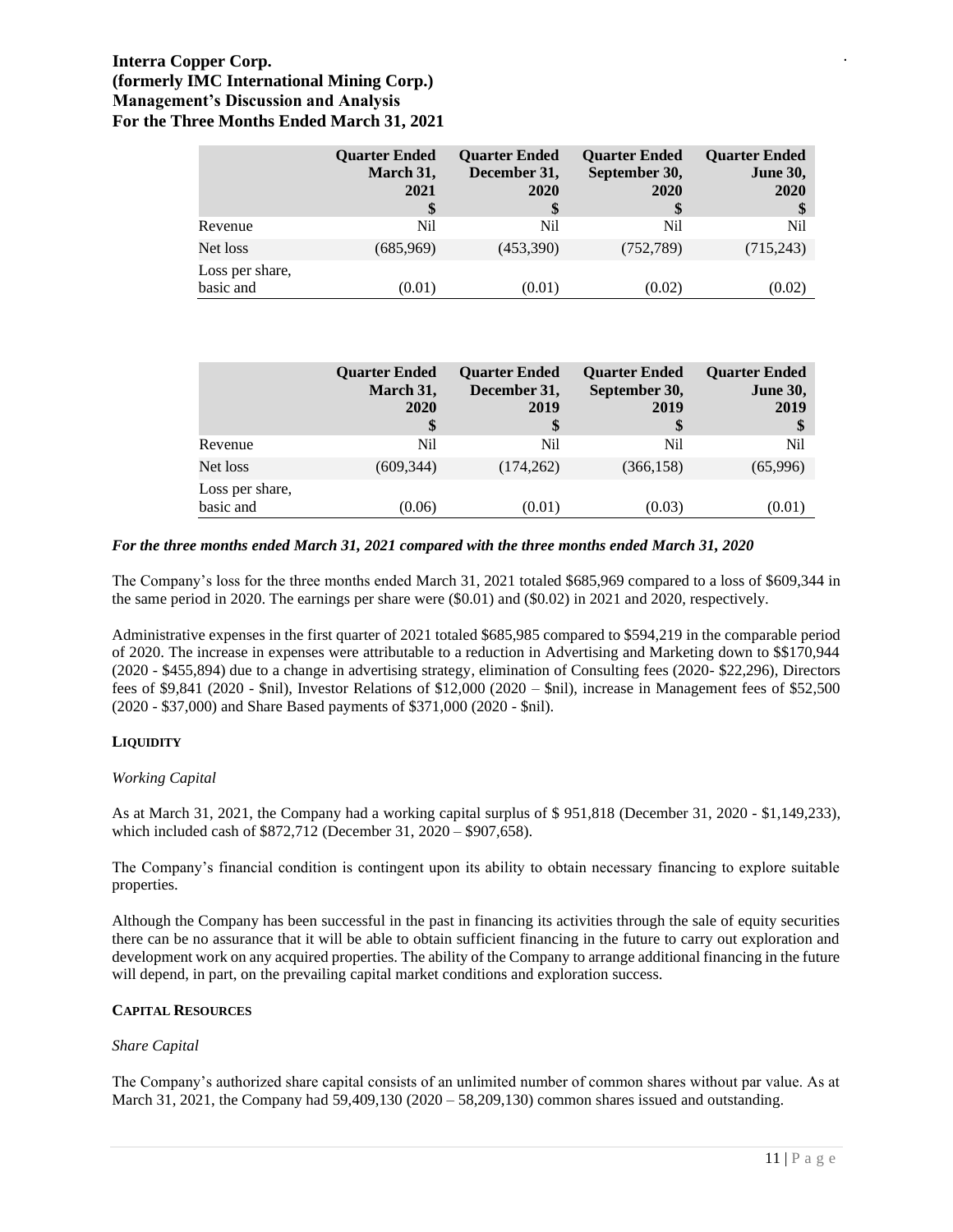During the period ended March 31, 2021, 1,200,000 warrants were exercised for total proceeds to the Company of \$60,000 and 1,500,000 warrants expired without exercise. A total of 1,200,000 common shares were issued pursuant to the exercised warrants.

#### Stock Options

As at the Report Date, the Company had 7,535,000 stock options outstanding.

#### Common Share Purchase Warrants

As at the Report Date, the Company had 27,193,598 common share purchase warrants outstanding (March 31, 2020 - 23,633,150).

#### Unit Purchase Warrants

As at the Report Date, the Company had 251,453 unit purchase warrants outstanding, whereby each unit shall comprise one common share and one common share purchase warrant (March 31, 2020 – nil).

### **LIQUIDITY AND CAPITAL RESOURCES**

The Company has no capital commitments in connection with its exploration property. The Company holds a 100% interest in the Bullard Pass Property through its wholly-owned subsidiary and is not required to make any expenditure commitments on this property and has no contractual obligations on this property.

The Company will add and or drop claims based on geological merit and as financial resources allow.

If additional funds are required, the Company plans to raise additional capital primarily through the private placement of its equity securities. Under such circumstances, there is no assurance that the Company will be able to obtain further funds required for the Company's continued working capital requirements.

## **Operating Activities**

The Company used net cash of \$152,501 in operating activities during the three months ended March 31, 2021.

#### **Investing Activities**

The Company spent \$7,445 relating to exploration activities on the Company's Thane properties.

#### **Financing Activities**

No financing activities took place during the quarter ended March 31, 2021.

## **OFF-BALANCE SHEET ARRANGEMENTS**

The Company has not entered into any off-balance sheet arrangements.

#### **TRANSACTIONS WITH RELATED PARTIES**

Key management personnel are the directors and officers of the Company. Management compensation transactions for the three months ended March 31, 2021, is summarized as follows: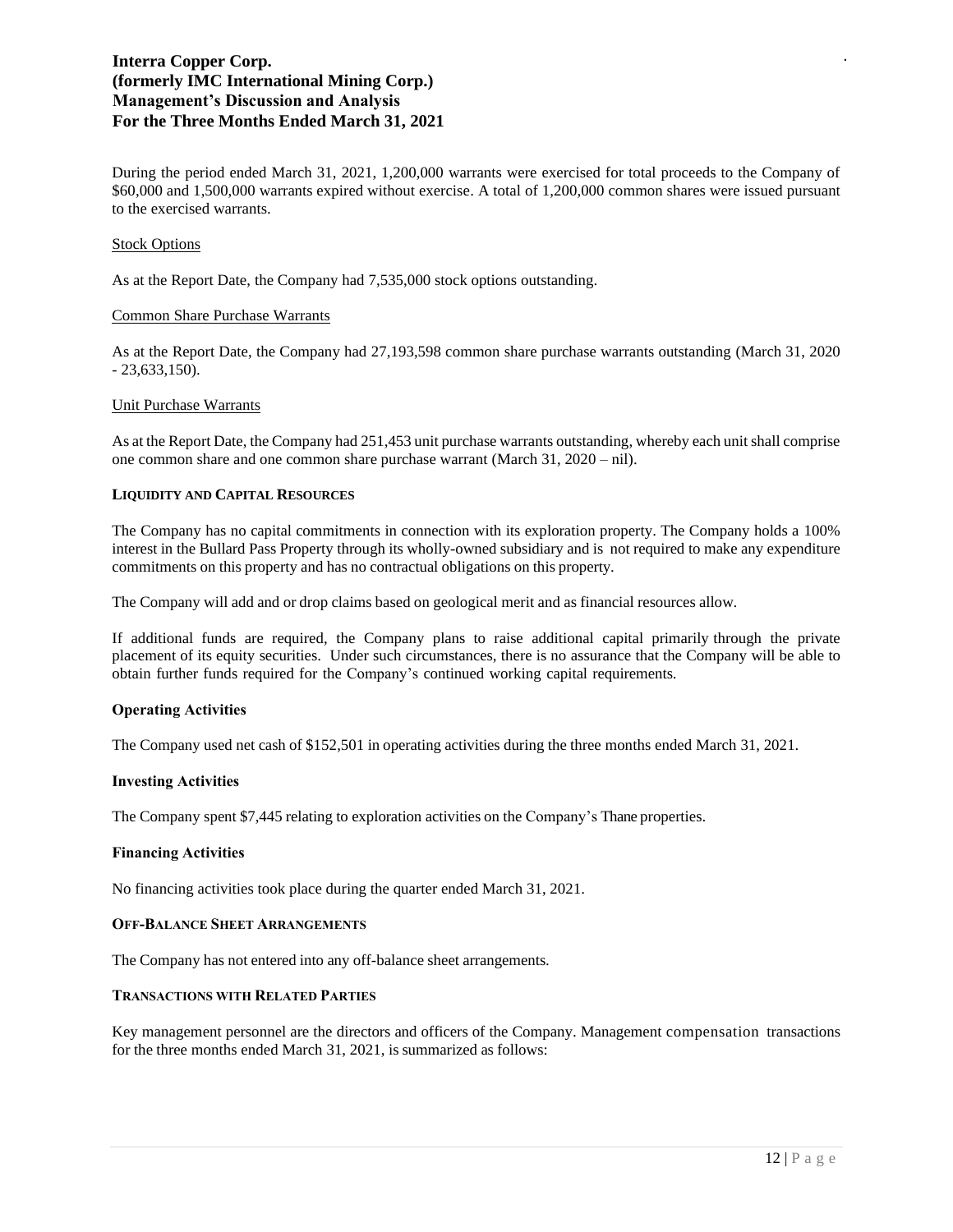|                             | <b>March 31, 2021</b> |    | <b>March 31, 2020</b> |
|-----------------------------|-----------------------|----|-----------------------|
| <b>Management</b> fees      | \$52,500              | S  | 37,000                |
| Directors' fees             | 9.841                 |    |                       |
| <b>Share Based Payments</b> | 371,000               |    | -                     |
| <b>Total</b>                | 433,341               | \$ | 37,000                |

CEO - During the three months ended March 31, 2021, \$27,000 was paid to a company owned by David McMillan for Chief Executive Officer related services provided (March 31, 2020 - \$nil).

COO - During the three months ended March 31, 2021, \$6,000 was paid to a company owned by Chris Naas for Chief Operating Officer related services provided (March 31, 2020 - \$nil).

CFO - During the three months ended March 31, 2021, \$10,500 was paid to a company owned by an officer of the Company, Jamie Lewin, for Chief Financial Officer related services provided (March 31, 2020 –\$nil).

Corporate Secretary - During the three months ended March 31, 2021, \$9,000 was paid to a company owned by an officer of the Company, Janet Francis, for Corporate Secretarial related services provided (March 31, 2020 – \$nil).

#### **RISK FACTORS AND UNCERTAINTIES**

The principal business of the Company is the acquisition and exploration of mineral properties. Given the inherent risky nature of the exploration and mining business, the limited extent of the Company's assets and the present stage of development, investors should consider the following risk factors, among others:

## **Exploration Stage Company**

The Company does not hold any known mineral reserves of any kind and does not generate any revenues from production. The Company's success will depend largely upon its ability to locate commercially viable mineral reserves. Mineral exploration is highly speculative in nature, involves many risks and frequently is non-economically viable. There is no assurance that exploration efforts will be successful. Success in establishing reserves is a result of a number of factors, including the quality and experience of management, the level of geological and technical expertise, and the quality of property available for exploration. Once mineralization is discovered, it may take several years in the initial phases of drilling until production is possible, during which time the economic feasibility of production may change. Significant financial investment is required to establish proven and probable reserves through drilling and bulk sampling, to determine the optimal metallurgical process to extract the metals from the ore and, in the case of new properties, to construct mining and processing facilities. Because of these uncertainties, no assurance can be given that exploration programs will result in the establishment or expansion of resources or reserves.

### **Operating History and Availability of Financial Resources**

The Company does not have any history of generating operating revenue and is unlikely to generate any significant amount in the foreseeable future. Hence, it may not have sufficient financial resources to undertake by itself all of its planned mineral property acquisition and exploration activities. Operations will continue to be financed primarily through the issuance of securities. The Company will need to continue its dependence on the issuance of such securities for future financing, which may result in dilution to existing shareholders. Furthermore, the amount of additional funds required may not be available under favorable terms, if at all. Failure to obtain additional funding on a timely basis could result in delay or indefinite postponement of further exploration and development and could cause the Company to forfeit its interests in some or all of its properties or to reduce or discontinue its operations.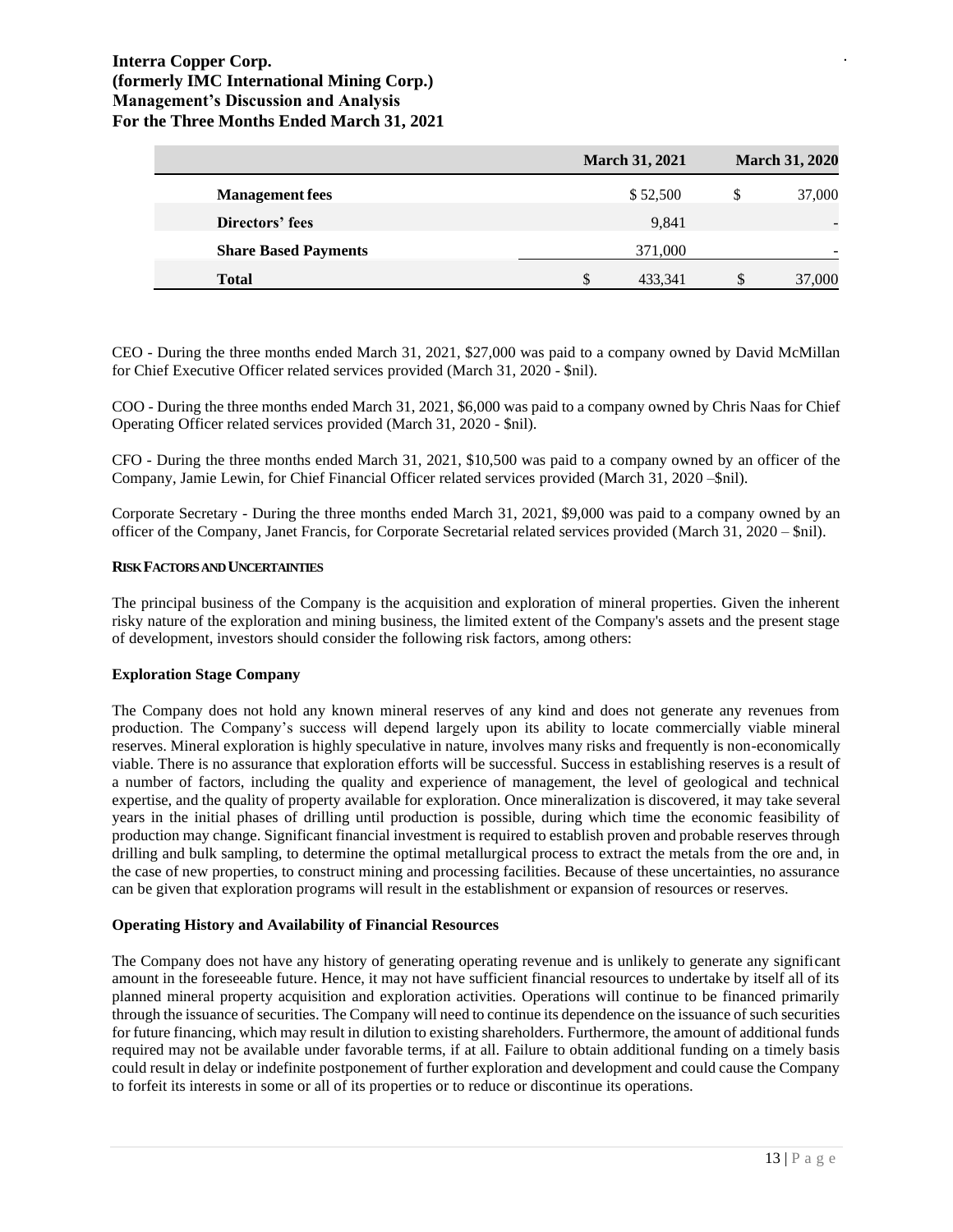## **Inflation and Metal Price Risk**

The ability of the Company to raise interim financing will be significantly affected by changes in the market price of the metals for which it explores. The mineral prices are volatile and are affected by numerous factors beyond the control of the Company. The level of interest rates, the rate of inflation, the world supplies of and demands for minerals and metals and the stability of exchange rates can all cause fluctuations in these prices. Such external economic factors are influenced by changes in international investment patterns and monetary systems and political developments. The prices have fluctuated significantly in recent years. Future significant price declines could cause investors to be unprepared to finance exploration and development.

### **Share Price Volatility and Lack of Active Market**

Worldwide Securities markets continue to experience a high level of price and volume volatility, and the market prices of securities of many public companies have experienced significant fluctuations in price which have not necessarily been related to the operating performance, underlying asset values or prospects of such companies.

It may be anticipated that any quoted market for the Company's securities will be subject to such market trends and that the value of such securities may be affected accordingly. If an active market does not develop, the liquidity of the investment may be limited and the market price of such securities may decline below the subscription price.

### **Competition**

The mineral resource industry is intensively competitive in all of its phases, and the Company competes with many other companies possessing much greater financial and technical resources. Competition is particularly intense with respect to the acquisition of desirable undeveloped properties. The principal competitive factors in the acquisition of prospective properties include the staff and data necessary to identify and investigate such properties, and the financial resources necessary to acquire and develop the projects. Competition could adversely affect the Company's ability to acquire suitable prospects for exploration.

## **Public Health Crises Such as the COVID-19 Pandemic**

In December 2019, a novel strain of coronavirus known as COVID-19 surfaced in Wuhan, China and has spread around the world causing significant business and social disruption. COVID-19 was declared a worldwide pandemic by the World Health Organization on March 11, 2020. The speed and extent of the spread of COVID-19 and the duration and intensity of resulting business disruption and related financial and social impact, are uncertain. Such adverse effects related to COVID-19 and other public health crises may be material to the Company. The impact of COVID-19 and efforts to slow the spread of COVID-19 could severely impact the exploration and any development of the Company's mineral projects. To date, a number of governments have declared states of emergency and have implemented restrictive measures such as travel bans, quarantine and self-isolation. If the exploration and any development of the Company's mineral projects is disrupted or suspended as a result of these or other measures, it may have a material adverse impact on the Company's financial position and results of operations.

COVID-19 and efforts to contain it may have broad impacts on the Company's supply chain or the global economy, which could have a material adverse effect on the Company's financial position. While governmental agencies and private sector participants are seeking to mitigate the adverse effects of COVID-19, and the medical community is seeking to develop vaccines and other treatment options, the efficacy and timing of such measures is uncertain.

#### **Government Regulations and Environmental Risks and Hazards**

The Company's conduct is subject to various federal, provincial and state laws, and rules and regulations including environmental legislation in the countries where exploration takes place. The Company has adopted environmental practices designed to ensure that it continues to comply with environmental regulations currently applicable to it. All of the Company's activities are in compliance in all material respects with applicable environmental legislation.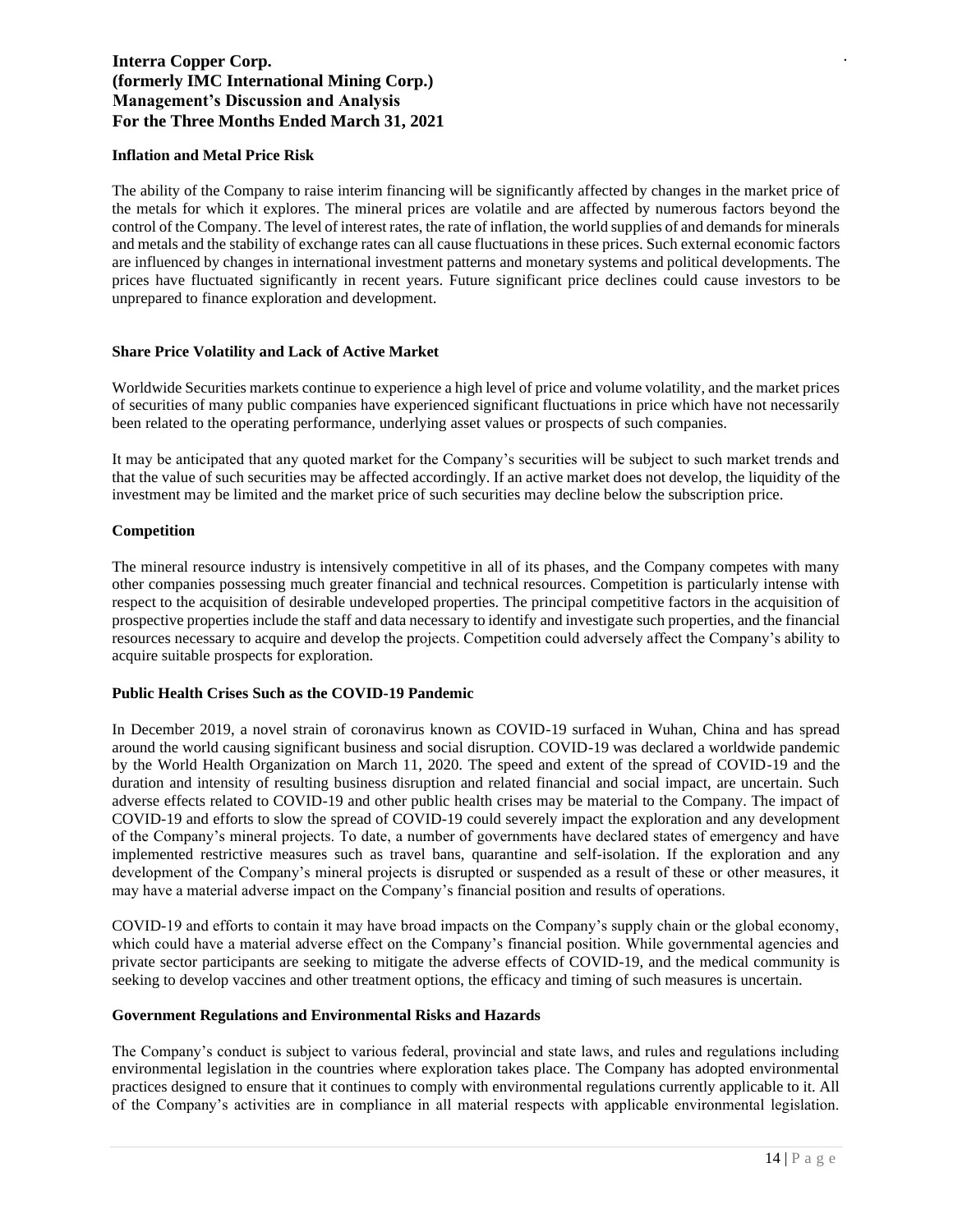Environmental hazards may exist on the Company's properties, which may have been caused by previous or existing owners or operators of the properties. The Company is not aware of any existing environmental hazards related to any of its current property interests that may result in material liability to the Company. Environmental legislation is becoming increasingly stringent and costs and expenses of regulatory compliance are increasing. The impact of new and future environmental legislation on the Company's operations may cause additional expenses and restrictions. If the restrictions adversely affect the scope of exploration and development on the resource property interests, the potential for production on the property may be diminished or negated.

### **Reliance on Key Personnel**

The Company relies on a relatively small number of key directors, officers and senior personnel. Loss of any one of those persons could have an adverse effect on the Company. The Company does not currently maintain "key employee" insurance in respect of any of its senior management.

### **Licenses and Permits**

The operations of the Company require licenses and permits from various government authorities. The Company believes that it holds all necessary licenses and permits under applicable laws and regulations for work in progress and believes it is presently complying in all material respects with the terms of such licenses and permits. However, such licenses and permits are subject to change under various circumstances.

There can be no assurance that the Company will be able to obtain or maintain all necessary licenses and permits that may be required to explore and develop its properties, commence construction or operation of mining facilities or to maintain continued operations that economically justify the cost.

### **Title to Property**

Although the Company will exercise the usual due diligence with respect to title to any properties in which it will take an interest, there is no guarantee that title to the properties will not be challenged or impugned. The Company's mineral property interests may be subject to prior unregistered agreements or transfers, aboriginal land claims, government expropriation and title may be affected by undetected defects. In addition, certain mining claims in which the Company has an interest are not recorded in the name of the Company and cannot be recorded until certain steps are taken by other parties.

#### **Risk of Legal Claims**

The Company may become involved in disputes with third parties or government authorities in the future that may result in litigation. The results of these legal claims cannot be predicted with certainty and defense and settlement costs of legal claims can be substantial, even with respect to claims that have no merit. If the Company is unable to resolve these disputes in the Company's favor or if the cost of the resolution is substantial, such events may have a material adverse impact on the ability of the Company to carry out its business plan.

## **PROPOSED TRANSACTIONS**

On February 1, 2021, the Company entered into a non-binding letter to intent to acquire a 100% interest in the Chuck Creek Property held by two directors of the Company. It is contemplated the Company acquire the Chuck Creek Property for a purchase price of \$50,000 and a 1% net smelter return royalty. The proposed acquisition is subject to due diligence, negotiation of a definitive agreement and satisfaction or waiver of other conditions.

## **ACCOUNTING STANDARDS ISSUED BUT NOT YET EFFECTIVE**

The Company has reviewed new and revised accounting pronouncements that have been issued but are not yet effective. The Company has not early adopted any of these standards and is currently evaluating the impact, if any, that these standards might have on its financial statements.